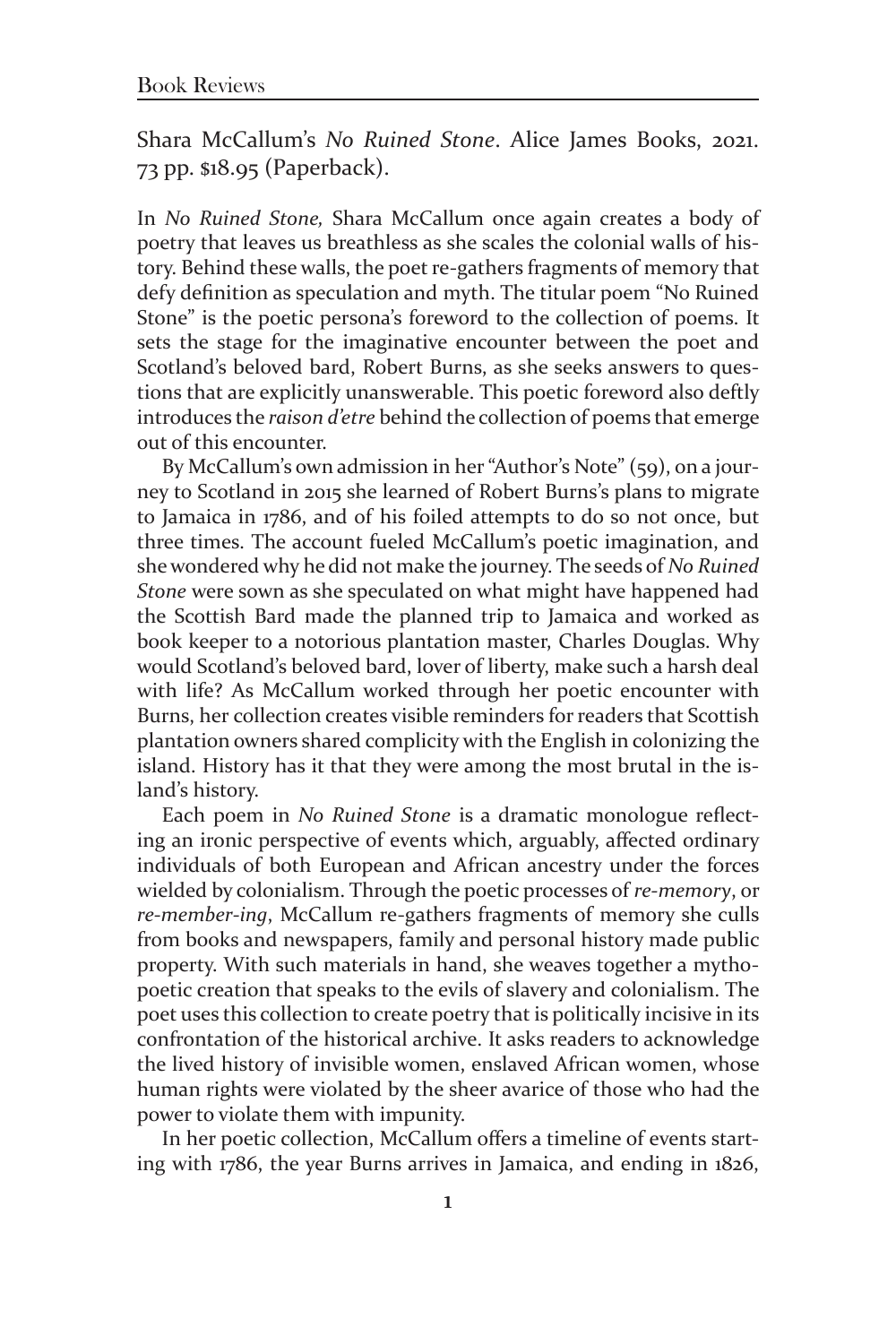## *Book Reviews*

the year his enslaved granddaughter, Isabella, arrives in Scotland. The timeline itself makes a flash forward to 1833 and beyond, as a reminder that the journey into the past is a direct link to the readers' present. The poetic timeline opens the collection and repeats at intervals throughout the collection, and again at the end, providing competing historical context for the poetic account. The timeline is therefore a call for readers not to lose sight of the important period in history during which the poetic narrative is set. McCallum grounds her mythopoetic creation of *No Ruined Stone* by staking claim for its authenticity as she closes the collection with a final timeline that interlaces myth, imagination, and history.

Working with the poetic timeline is a creative family tree mapping the interrelationships that exist between actors within this poetic docudrama. The family tree comes conveniently at the beginning of the section that introduces Isabella to the readers. Here, McCallum creates a realistic family tree for the mythical Burns and uses it to give visibility and a voice to the enslaved women whose lives he engenders when he fathers a child by Nancy, an enslaved African woman ten years younger than he, with whom he has a long relationship lasting many years. Nancy and Burns's enslaved daughter, Agnes, is later forced to submit to the attentions of Charles Douglas, the plantation master, with the outcome that she gives birth to their enslaved granddaughter Isabella, who is significantly born in 1806, ten years after Burns's death and one year before the historical Slave Trade Act of 1807.

*No Ruined Stone* opens with a section entitled "The Bard," the monologues reflecting Burns's consciousness of the events unfolding in his life as he faces the challenge of a relationship with the enslaved African named Nancy by McCallum. Nancy has given birth to a fair skinned child named Agnes, and Burns is at a loss how to go on. The monologues reflect on his struggles with a guilty conscience, with his desire to publish his poetic works, and with the challenges of making a living on the plantation. The closing section of the poetic collection, simply entitled "Isabella," is entirely guided by the girl's consciousness of events in her life. The poems are made to reflect on her disturbed consciousness as she is whisked away from Jamaica to Scotland by poetic *tour de force* made plausible by historical documentation. Accompanied by her enslaved grandmother Nancy, Isabella is forced to come to terms with the social dilemma of what it means to "pass for white" in a society that would destroy her at once if they were able to sniff out the darkest secret of her African heritage.

McCallum was deliberate in her structure of *No Ruined Stone*. It opens with Burns's voice, his consciousness guiding the first section of the poetic collection entitled "Bard," but it is Isabella who gets the